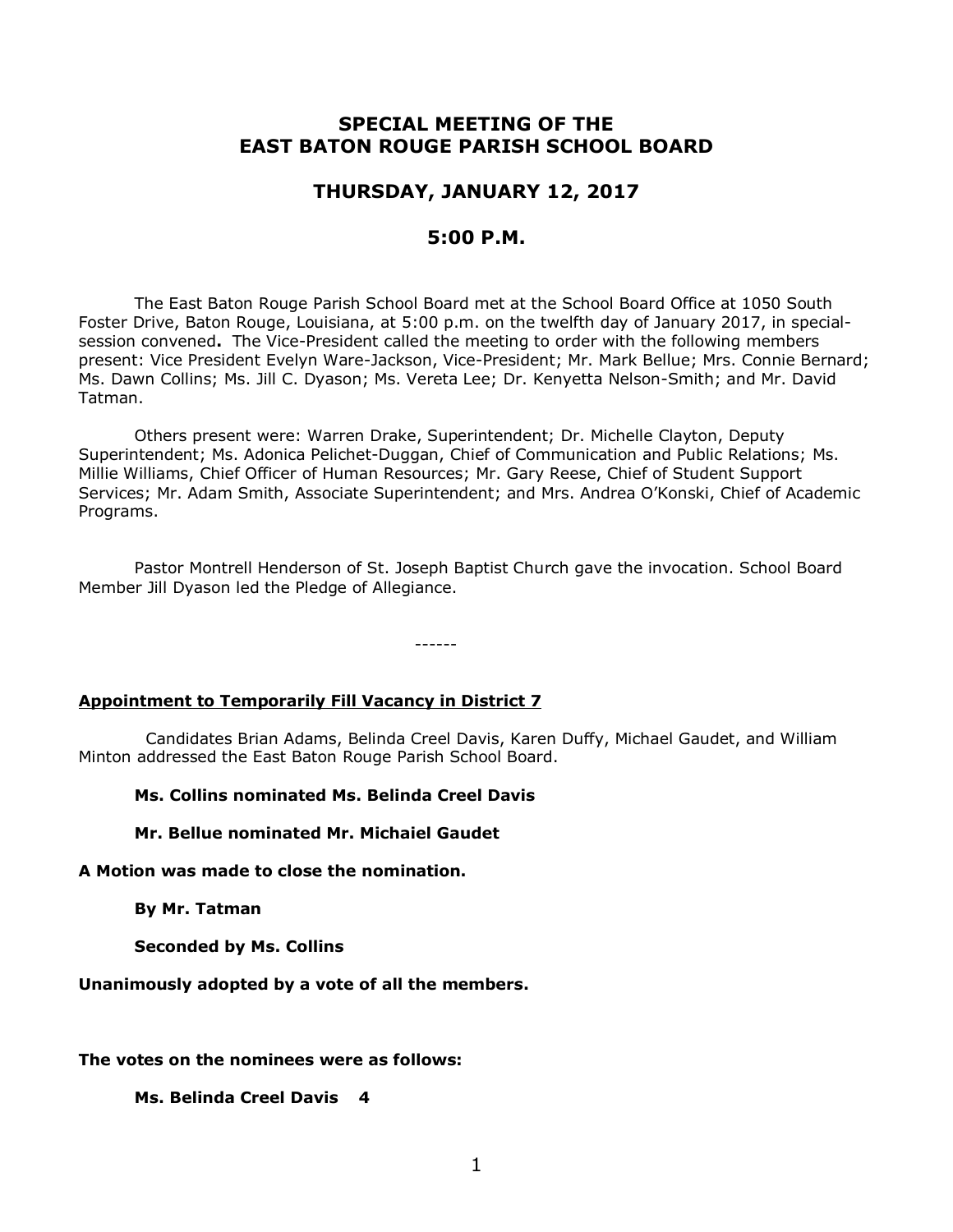#### **Mr. Michael Gaudet 4**

**There was a tie and Vice President Ware Jackson called for another vote.**

**The votes on the nominees were as follows:**

**Ms. Belinda Creel Davis 4**

**Mr. Michael Gaudet 4**

**There was another tie vote.**

**A motion was offered to suspend the voting.**

**By Ms. Collins**

**Seconded by Dr. Nelson-Smith**

Discussion followed.

**A substitute motion was made to call for an additional vote before suspending to a date certain.**

**By Mr. Tatman Seconded by Mrs. Bernard**

**The vote on the substitute motion was as follows:**

| Yeas: (6)        | Mr. Bellue, Ms. Lee, Ms. Ware-Jackson, Ms. Dyason,<br>Mrs. Bernard, Mr. Tatman |
|------------------|--------------------------------------------------------------------------------|
| <b>Nays: (2)</b> | Dr. Nelson-Smith and Ms. Collins                                               |
| Abstained: (0)   | <b>None</b>                                                                    |
| Absent: (0)      | <b>None</b>                                                                    |

**The Substitute motion passed.**

**The Board voted again.**

**The votes on the nominees were as follows:**

**Ms. Belinda Creel Davis 4**

**Mr. Michael Gaudet 4**

**A motion was made to defer the entire matter until the next Board Meeting on January 19, 2017.**